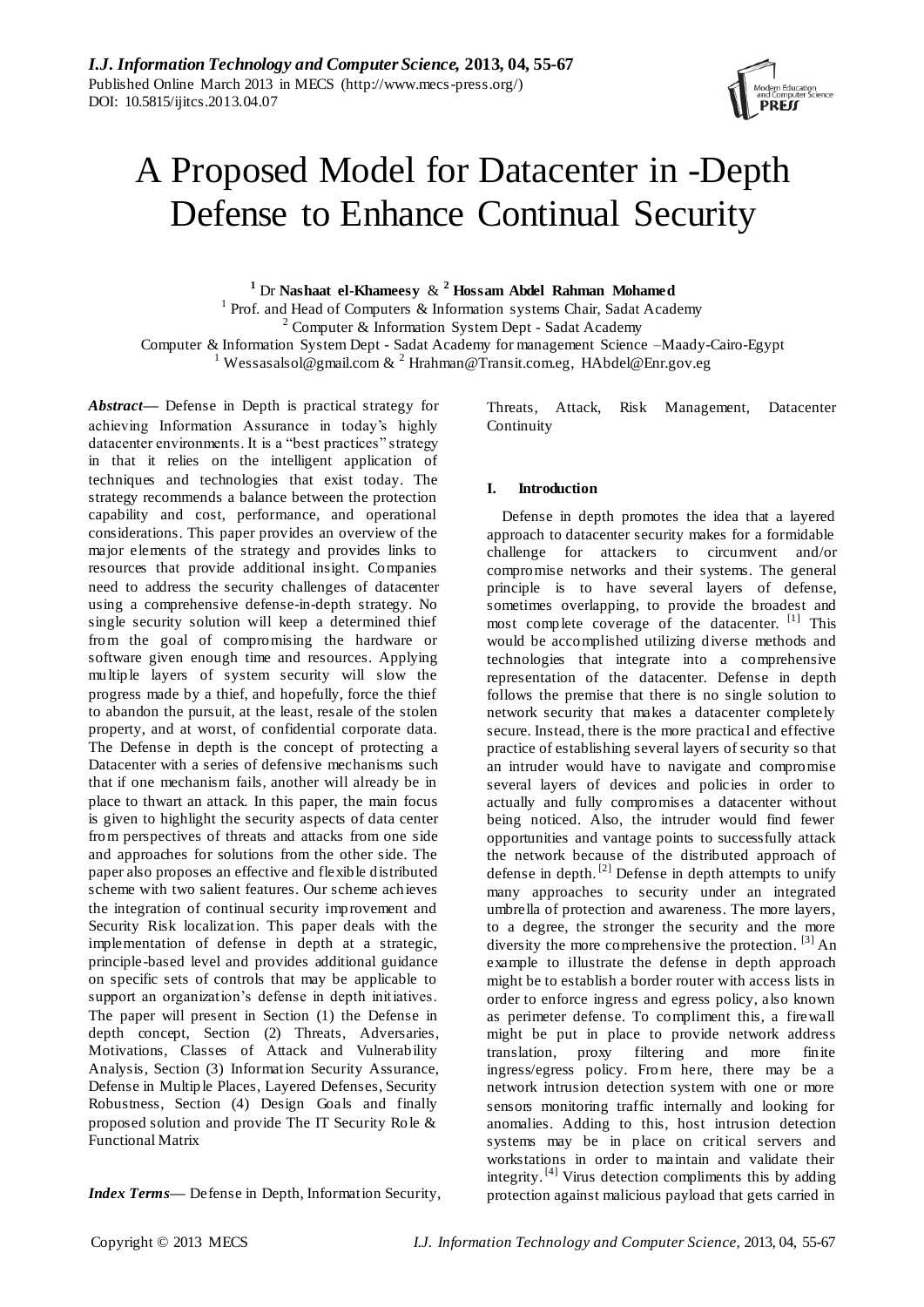via email, possibly avoiding policy and initial intrusion detection. A Syslog server could be established to provide centralized or redundant alerting of infrastructure devices as well as historical data that is easily backed up. Finally, a network management station can provide traffic analysis and network stability reporting for preventative actions as well as analysis of the events and trends that led up to a previous incident. This robust approach to network security offers a full spectrum of coverage and awareness to security issues and anomalous network activity. It provides near real time awareness to potential or active problems and security breaches while being meshed within the total infrastructure. Weaknesses and faults in the network devices can be recognized and addressed to prevent future compromise. The result is a very wide range in the types of protection, which are layered around each other to provide a broad depth of protection, prevention and awareness. [5]

# **II. Threats, Adversaries, Motivations, Classes of Attack**

To effectively resist attacks against its information and information systems, an organization needs to characterize its adversaries, their potential motivations, and their classes of attack. Potential adversaries might include: Criminal Elements, Hackers, or Corporate Competitors. <sup>[6]</sup> Their motivations may include: intelligence gathering, theft of intellectual property, denial of service, embarrassment, or just pride in exploiting a notable target. Their classes of attack may include: passive monitoring of communications, active network attacks, close-in attacks, exploitation of insiders, and attacks through the industry providers of one's Information Technology resources. It's also important to resist detrimental effects from nonmalicious events such as fire, flood, power outages and user error.

The following is brief listings of some major drivers to implementing security for datacenter from perspectives of challenging threats and attacks:

- Motivated professionals have advanced knowledge and computing skills. They pose a very high risk to an organization because they also have motivations (political, financial and personal) that drive their behaviors. These adversaries study all public domain information about an organization and conduct reconnaissance studies when possible. [7] Because they are motivated and targeted in their attacks, they continue attempting to penetrate an organization's information infrastructure until they have successfully achieved their goals.
- Perimeter defense strategies focus on protection from external threats. With the number of security attacks on the rise, relying on perimeter defense alone is not sufficient to protect enterprise data, and a single security breach can cripple a business<sup>[8]</sup>
- The number of internal attacks is on the rise thereby threatening NAS/SAN deployments that are part of the "trusted" corporate networks. Reports such as the CSI/FBI's annual Computer Crime & Security Survey help quantify the significant threat caused by data theft $^{[9]}$
- The data stored in the cloud may be updated by the users, including insertion, deletion, modification, appending, reordering, etc.
- Individual user's data is redundantly stored in multiple physical locations to further reduce the data integrity threats.
- Newbie's, attempt to use tools and techniques that are well documented through publicly available publications and web sites. They tend to attack a wide array of organizations without a specific motive or intention beyond testing their capabilities and gaining access. They have only basic knowledge of attack techniques and concepts and can typically be defended against by using basic protection techniques.<sup>[10]</sup>
- Script kiddies, similar to newbie, attempt to use tools and techniques that are well documented through publications and public web sites. [11] These adversaries try to expand their knowledge and gain inside information about exploits and vulnerabilities through personal research and hacker community interaction to enhance the existing tools and create their own basic tools.
- Spooks/government agents/terrorists have extensive technology capabilities and intelligence resources. [12] These attackers have significant financial and technology resources to draw from, as well as indepth knowledge of an organization's information infrastructure. They most likely use blended attack methods, including physical and technological means for attack and reconnaissance activities.

# **III. Threat and Vulnerability Analysis**

Threat and vulnerability analysis is an exercise that models a particular solution or business process against attack scenarios and known vulnerabilities to evaluate its resiliency or capability to repel attacks. It utilizes intelligence capabilities such as technical knowledge, behavioral science and business logic to model attack scenarios, the likelihood of such attacks and the potential business impact if the attack were successful.  $[13]$ 

Threat analysis activities require specific information. First, information must be gathered on the business process or solution to be analyzed, as well as the physical and logical data elements associated with it. Typically, this information is gathered from the business process owner and by utilizing the asset inventory. It is important to define the scope and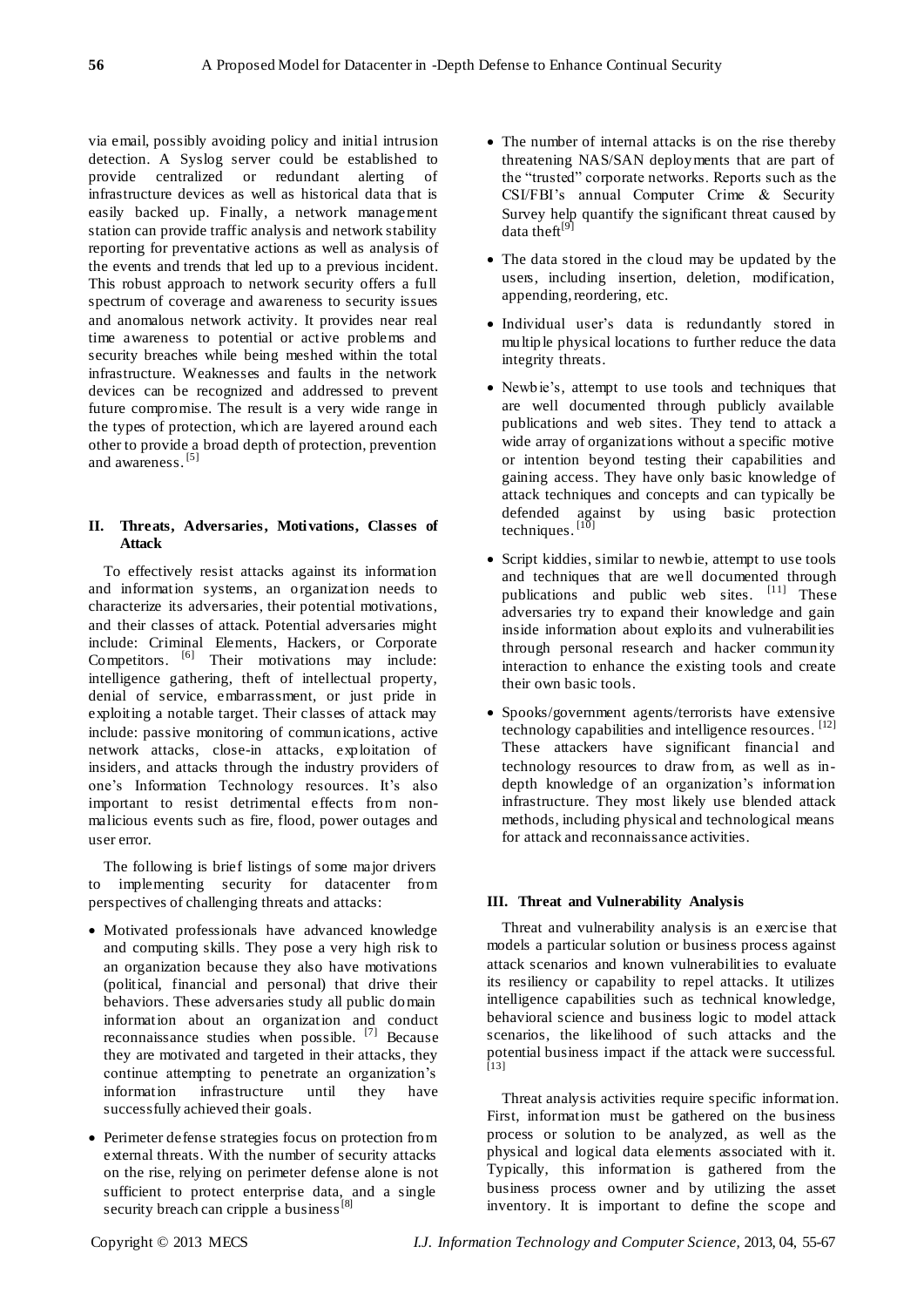boundaries of the business process solution; otherwise, the threat analysis can become incomprehensible to the organization and challenging to complete. [14]

Some key additional considerations include the value of the solution or business process to the organization, the regulatory and/or legal constraints, and the impact on third-party activities. This information must be gathered through independent discussions with senior managers, consultations with regulators and interactions with third parties. Additional information can be gathered by examining the organization's business continuity and disaster recovery plans, which should include this type of information for the critical business processes of the organization.

# **IV. Information Security Assurance [15], [16], [17], [18]**

Information Security Assurance is achieved when information and information systems are protected against such attacks through the application of security services such as: Availability, Integrity, Authentication, Confidentiality, and Non-Repudiation. The application of these services should be based on the Protect, Detect, and React paradigm. This means that in addition to incorporating protection mechanisms, organizations need to expect attacks and include attack detection tools and procedures that allow them to react to and recover from these attacks. An important principle of the Defense in Depth strategy is that achieving Information Assurance requires a balanced focus on three primary elements: People, Technology and Operations.

#### **4.1 People**

Achieving Information Security Assurance begins with a senior level management commitment (typically at the Chief Information Officer level) based on a clear understanding of the perceived threat. This must be followed through with effective Information Assurance policies and procedures, assignment of roles and responsibilities, commitment of resources, training of critical personnel (e.g. users and system administrators), and personal accountability. This includes the establishment of physical security and personnel security measures to control and monitor access to facilities and critical elements of the Information Technology environment. [19]

#### **4.2 Technology**

Technologies Today, a wide range of technologies are available for providing Information Assurance services and for detecting intrusions. To insure that the right technologies are procured and deployed, an organization should establish effective policy and processes for technology acquisition. These should include: security policy, Information Assurance principles, system level Information Assurance architectures and standards, criteria for needed Information Assurance products, acquisition of products that have been validated by a reputable third party, configuration guidance, and processes for assessing the risk of the integrated systems. The Defense in Depth strategy recommends several Information Assurance principles. These include:

#### *4.2.1 Defense in Multiple Places*

Given that adversaries can attack a target from multiple points using either insiders or outsiders, an organization needs to deploy protection mechanisms at multiple locations to resist all classes of attacks. As a minimum, these defensive "focus areas" should include:

### **A) Defend the Networks and Infrastructure**

Protect the local and wide area communications networks (e.g. from Denial of Service Attacks) and Provide confidentiality and integrity protection for data transmitted over these networks (e.g. use encryption and traffic flow security measures to resist passive monitoring)

#### **B) Defend the Enclave Boundaries**

(e.g. deploy Firewalls and Intrusion Detection to resist active network attacks).

### **C) Defend the Computing Environment**

(e.g. provide access controls on hosts and servers to resist insider, close-in, and distribution attacks).

#### *4.2.2 Layered Defenses*

Even the best available Information Assurance products have inherent weaknesses. So, it is only a matter of time before an adversary will find an exploitable vulnerability.

| Class of<br><b>Attack</b> | <b>First Line of Defense</b>                                                      | Second Line of<br><b>Defense</b>             |  |  |  |  |
|---------------------------|-----------------------------------------------------------------------------------|----------------------------------------------|--|--|--|--|
| Passive                   | Link& Network Layer<br>Encryption and Traffic<br>Flow Security                    | Security Enabled<br>Applications             |  |  |  |  |
| Active                    | Defend the<br>Defend the Enclave<br>Computing<br><b>Boundaries</b><br>Environment |                                              |  |  |  |  |
| Insider                   | Physical and personnel<br>Security                                                | Authenticated Access<br>Controls, Audit      |  |  |  |  |
| $Close-In$                | Physical and personnel<br>Security                                                | Technical<br>Surveillance<br>Countermeasures |  |  |  |  |
| <b>Distribution</b>       | Trusted Software<br>Development and<br>Distribution                               | Run Time Integrity<br>Controls               |  |  |  |  |

Table 1: Layered Defenses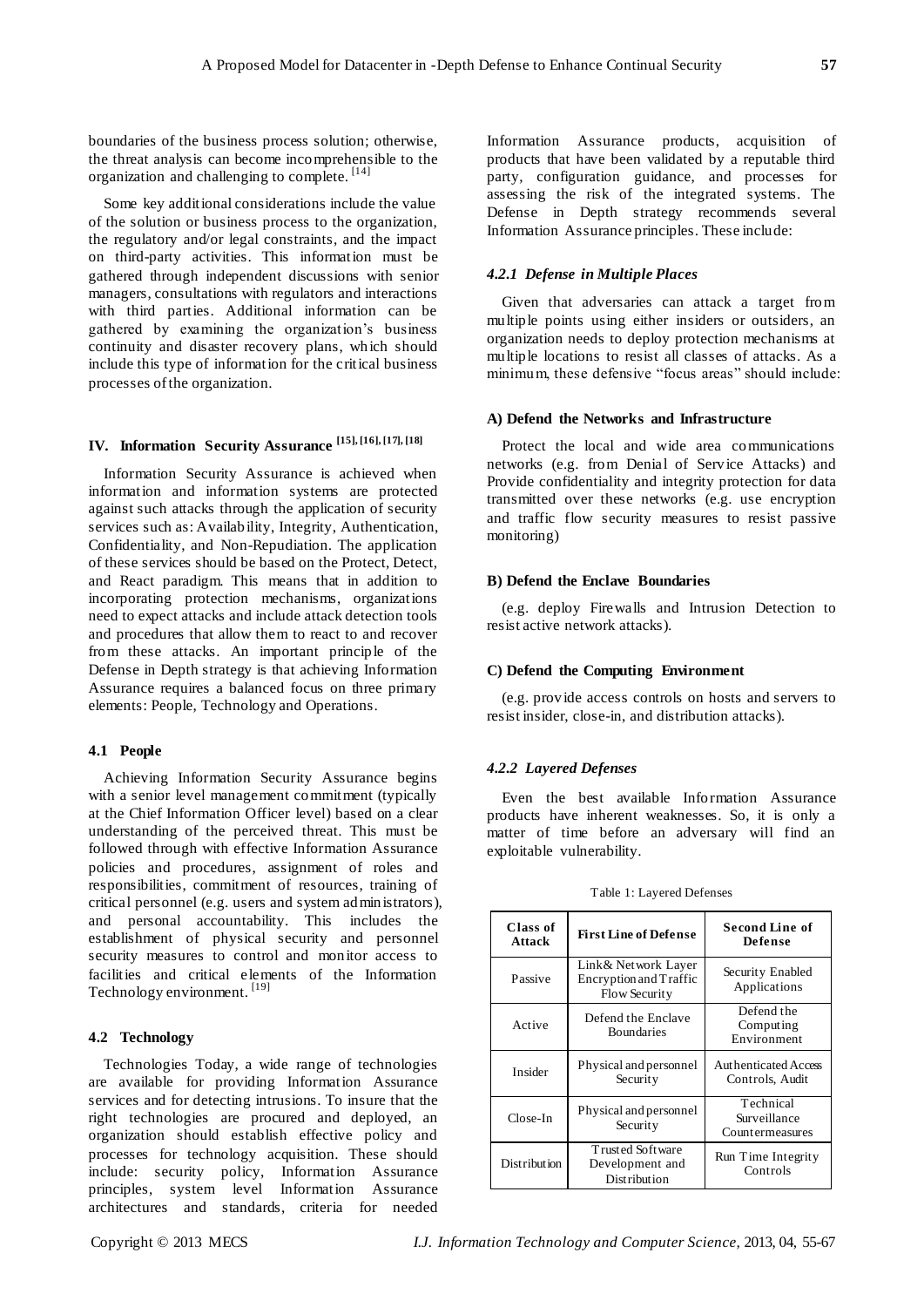An effective countermeasure is to deploy multiple defense mechanisms between the adversary and his target. Each of these mechanisms must present unique obstacles to the adversary. Further, each should include both "protection" and "detection" measures. These help to increase risk (of detection) for the adversary while reducing his chances of success or making successful penetrations unaffordable. Deploying nested Firewalls (each coupled with Intrusion Detection) at outer and inner network boundaries is an example of a layered defense. The inner Firewalls may support more granular access control and data filtering. [20]

# *4.2.3 Security Robustness*

Specify the security robustness (strength and assurance) of each Information Assurance component as a function of the value of what's it is protecting and the threat at the point of application. For example, it's often more effective and operationally suitable to deploy stronger mechanis ms at the network boundaries than at the user desktop.

# *4.2.4 Intrusions Detection*

Deploy infrastructures to detect intrusions and to analyze and correlate the results and react accordingly. These infrastructures should help the "Operations" staff to answer questions such as: Am I under attack? Who is the source? What is the target? Who else is under attack? What are my options? and Deploy robust key management and public key infrastructures that support all of the incorporated Information Assurance technologies and that are highly resistant to attack. This latter point recognizes that these infrastructures are lucrative targets.  $[21]$ 

# **4.3 Operations** [22]

The operations leg focuses on all the activities required to sustain an organization's security posture on a day to day basis. These include:

- Maintaining visible and up to date system security policy
- Certifying and accrediting changes to the Information Technology baseline. The C&A processes should provide the data to support "Risk Management" based decisions. These processes should also acknowledge that a "risk accepted by one is a ris k shared by many" in an interconnected environment.
- Managing the security posture of the Information Assurance technology (e.g. installing security patches and virus updates, maintaining access control lists)
- Providing key management services and protecting this lucrative infrastructure
- Performing system security assessments (e.g.

vulnerability scanners, RED teams) to assess the continued "Security Readiness"

- Monitoring and reacting to current threats
- Attack sensing, warning, and response
- Recovery and reconstitution

# **V. Design Goals**

The policy layer is probably the most overlooked and misunderstood aspect of information security. Security policies should be the foundation of every Defense in Depth plan. One of the main purposes of security policies is to educate all users of their obligation to the protection of the technologies and business information. Security policies help protect both business information and employees; we aim to design efficient mechanisms to resist attacks of data center and business Continuity verification and achieve the following goals:

# **5.1 Design Data Security**

Refers to application of the principles, policies, and procedures necessary to ensure the confidentiality, integrity, availability, and privacy of data in all forms of media (electronic and hardcopy) throughout the data life cycle.<sup>[23]</sup>

- Develop data security policies using datacenter security standards, guidelines, and requirements that include privacy, access, retention, disposal, incident management, disaster recovery, and configuration
- Identify and document the appropriate level of protection for data storage in datacenter.
- Specify data and information classification, sensitivity, and need-to-know requirements by information type
- Create authentication and authorization system for users to gain access to data by assigned privileges and permissions
- Develop acceptable use procedures in support of the data security policy
- Develop sensitive data collection and management procedures in accordance with standards, procedures, directives, policies, regulations, and laws (statutes)
- Identify an appropriate set of information security controls based on the perceived risk of compromise to the data
- Develop security testing procedures.

# **5.2 Design Personnel Security**

Refers to methods and controls used to ensure that an organization's selection and application of human resources (both employee and contractor) are controlled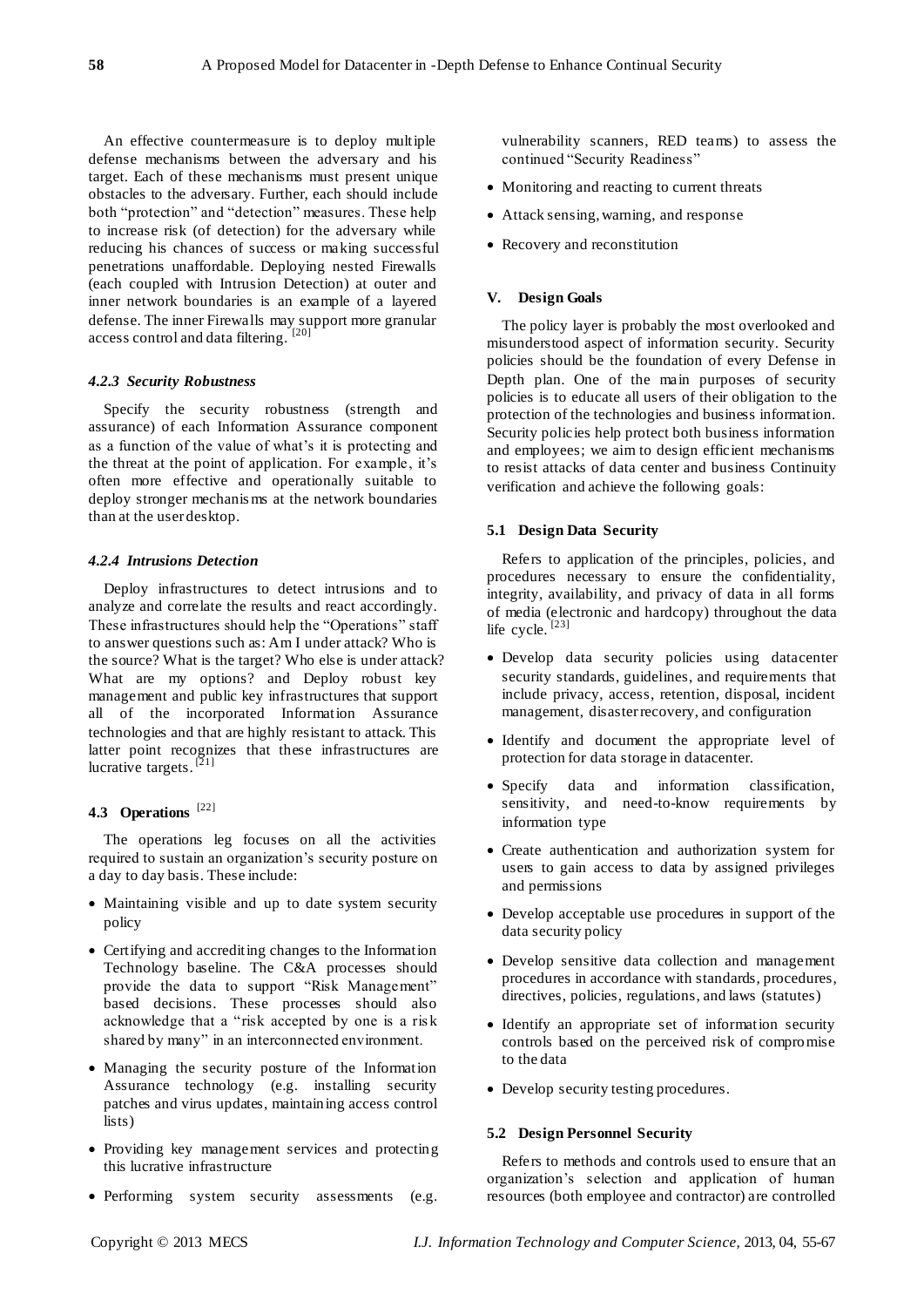to promote security, Personnel security controls are used to prevent and detect employee-caused security breaches such as theft, fraud, misuse of information, and noncompliance. These controls include organization/functional design elements such as separation of duties, job rotation, and classification. [24]

- Establish personnel security processes and procedures for individual job roles
- Establish procedures for coordinating with other organizations to ensure that common processes are aligned
- Establish personnel security rules and procedures to which external suppliers (e.g., vendors, contractors) must conform.

### **5.3 Design Datacenter Network and Telecommunications Security**

Refers to application of the principles, policies, and procedures involved in ensuring the security of basic network and telecommunications services and data, and in maintaining the hardware layer on which it resides. Examples of these practices include perimeter defense strategies, defense-in-depth strategies, and data encryption techniques. [25]

- Develop Datacenter network and host-based security policies in accordance with standards, procedures, directives, policies, regulations, and laws (statutes)
- Specify Datacenter strategic security plans for Datacenter network telecommunications in accordance with established policy, to meet Datacenter security goals
- Develop Datacenter network and telecommunications security operations and maintenance Datacenter standard operating procedures
- Develop effective network domain security controls in accordance with enterprise, Datacenter network and host-based policies
- Develop Datacenter network security performance reports
- Develop Datacenter network security and telecommunication audit processes, guidelines, and procedures.

#### **5.4 Design IT Security Training and Awareness**

Refers to the principles, practices, and methods required to raise employee awareness about basic information security and train individuals with information security roles to increase their knowledge, skills, and abilities. [26]

 Develop the security awareness and training policy for the IT security training and awareness program

- Define the goals and objectives of the IT security awareness and training program
- Work with appropriate security SMEs to ensure completeness and accuracy of the security training and awareness program
- Establish a tracking and reporting strategy for IT security training and awareness
- Establish a change management process to ensure currency and accuracy of training and awareness materials
- Develop a workforce development, training, and awareness program plan.

#### **5.5 Design Datacenter Security Risk Management**

Refers to the policies, processes, procedures, and technologies used by an organization to create a balanced approach to identifying and assessing risks to information assets, personnel, facilities, and equipment, and to manage mitigation strategies that achieve the security needed at an affordable  $cost2^{[27]}$ 

- Specify Datacenter risk-based information security requirements and a Datacenter security concept of operations
- Develop Datacenter policies, processes, and procedures for identifying, assessing, and mitigating risks to information assets, personnel, facilities, and Datacenter equipment
- Develop Datacenter processes and procedures for determining the costs and benefits of risk mitigation strategies
- Develop Datacenter procedures for documenting the decision to apply mitigation strategies or acceptance of risk
- Develop and maintain Datacenter risk-based security policies, plans, and procedures based on security requirements and in accordance with standards, procedures, directives, policies, regulations, and laws (statutes).

#### **5.6 Design Datacenter Continuity**

Refers to application of the principles, policies, and procedures used to ensure that an enterprise continues to perform essential business functions after the occurrence of a wide range of potential catastrophic events [28]

- Develop an Datacenter continuity of operations plan and related procedures
- Develop and maintain Datacenter continuity of operations documentation, such as contingency, business continuity, business recovery, disaster recovery, and incident handling plans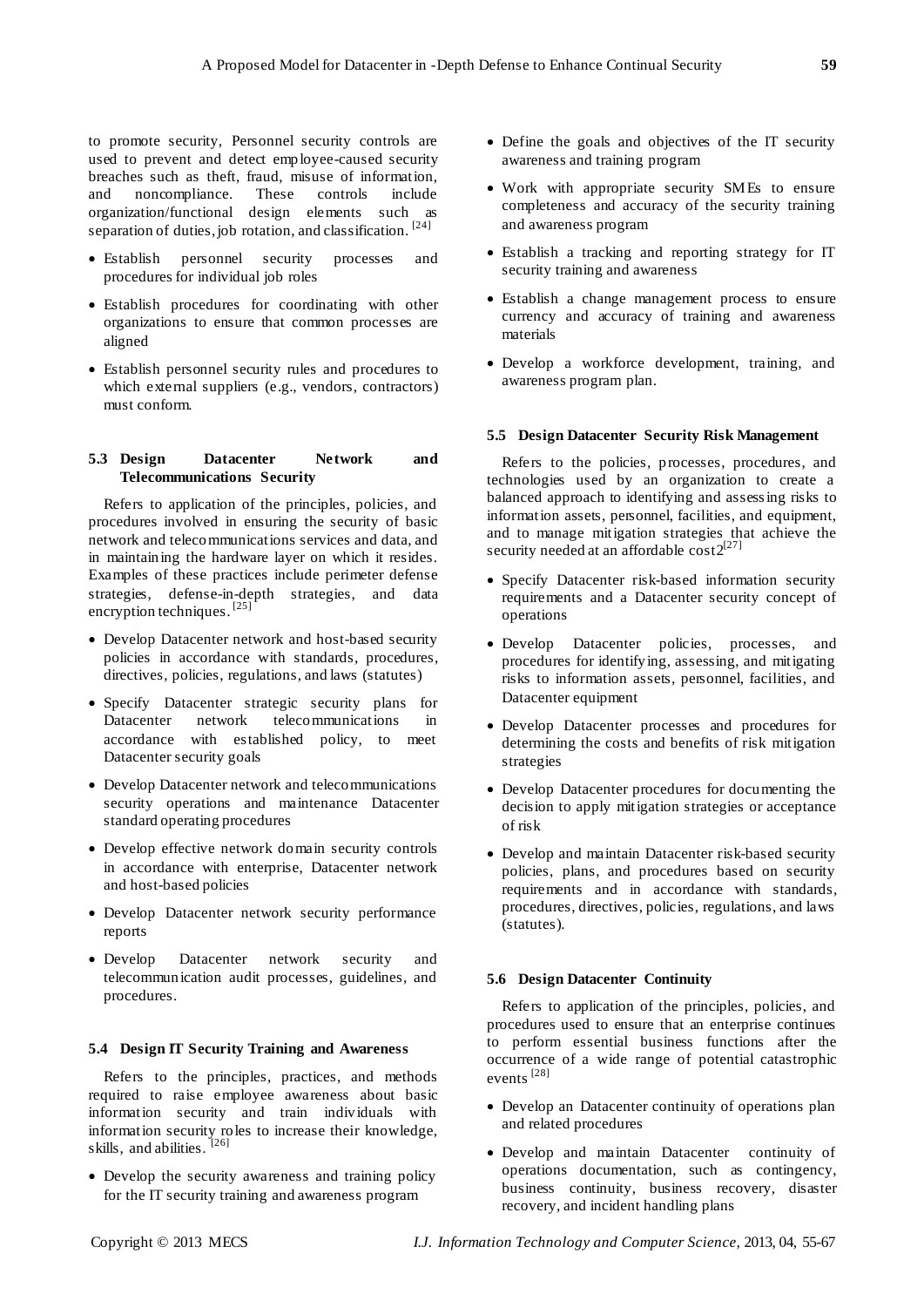- Develop a comprehensive test, training, and exercise program to evaluate and validate the readiness of Datacenter continuity of operations plans, procedures, and execution
- Prepare internal and external continuity of Datacenter operations communications procedures and guidelines.

# **5.7 Design Datacenter Operations and Maintenance**

Refers to the ongoing application of principles, policies, and procedures to maintain, monitor, control, and protect IT infrastructure and the information residing on it during the operations phase of an IT system or application in production. Individuals with this role perform a variety of data collection, analysis, reporting and briefing activities associated with security operations and maintenance to ensure that the organizational security policies are followed as intended. [29]

- Develop Datacenter security administration processes and procedures in accordance with standards, procedures, directives, policies, regulations, and laws (statutes)
- Develop personnel, application, middleware, operating system, hardware, network, facility, and egress security controls
- Develop Datacenter security monitoring, test scripts, test criteria, and testing procedures
- Develop Datacenter security administration change management procedures to ensure that security policies and controls remain effective following a change
- Define IT security performance measures
- Develop a Datacenter continuous monitoring process
- Maintain the daily/weekly/monthly process of backing up Datacenter to be stored both on- and offsite in the event that a restoration should become necessary
- Develop a Datacenter plan to measure the effectiveness of security controls, processes, policies and procedures.

#### **5.8 Design Datacenter Incident Management**

Refers to knowledge and understanding of the process to prepare and prevent, detect, contain, eradicate, and recover, and the ability to apply lessons learned from incidents impacting the mission of an organization. [30]

 Develop the Datacenter incident management policy, based on standards and procedures for the organization

- Identify Datacenter services that the incident response team should provide
- Create Datacenter incident response plans in accordance with Datacenter security policies and organizational goals
- Develop Datacenter procedures for performing incident handling and reporting
- Create Datacenter incident response exercises and penetration testing activities
- Develop Datacenter specific processes for collecting and protecting forensic evidence during incident response
- Specify Datacenter incident response staffing and training requirements
- Establish the Datacenter incident management measurement program.

#### **VI. Proposed Solution**

Datacenter security Assurance is achieved when information and information systems are protected against such attacks through the application of security services such as: Availability, Integrity, Authentication, Confidentiality, and Non-Repudiation. The application of these services should be based on the Protect, Detect, and React paradigm. This means that in addition to incorporating protection mechanisms, organizations need to expect attacks and include attack detection tools and procedures that allow them to react to and recover from these attacks. This proposal is based on three main functions perspectives of Managing Solution, Implement and Evaluate

**Manage Solution:** Functions that encompass overseeing a program or technical aspect of a security program at a high level, and ensuring currency with changing risk and threat environments.

**Implement:** Functions that encompass putting programs, processes, or policies into action within an organization.

**Evaluate:** Functions that encompass assessing the effectiveness of a program, policy, process, or security service in achieving its objectives.<sup>[31]</sup>

#### **6.1 Manage Solution**

# *6.1.1 Managing Data Security [32]*

- Ensure that data classification in Datacenter and data management policies and guidance are issued and updated
- Specify Datacenter policy and coordinate review and approval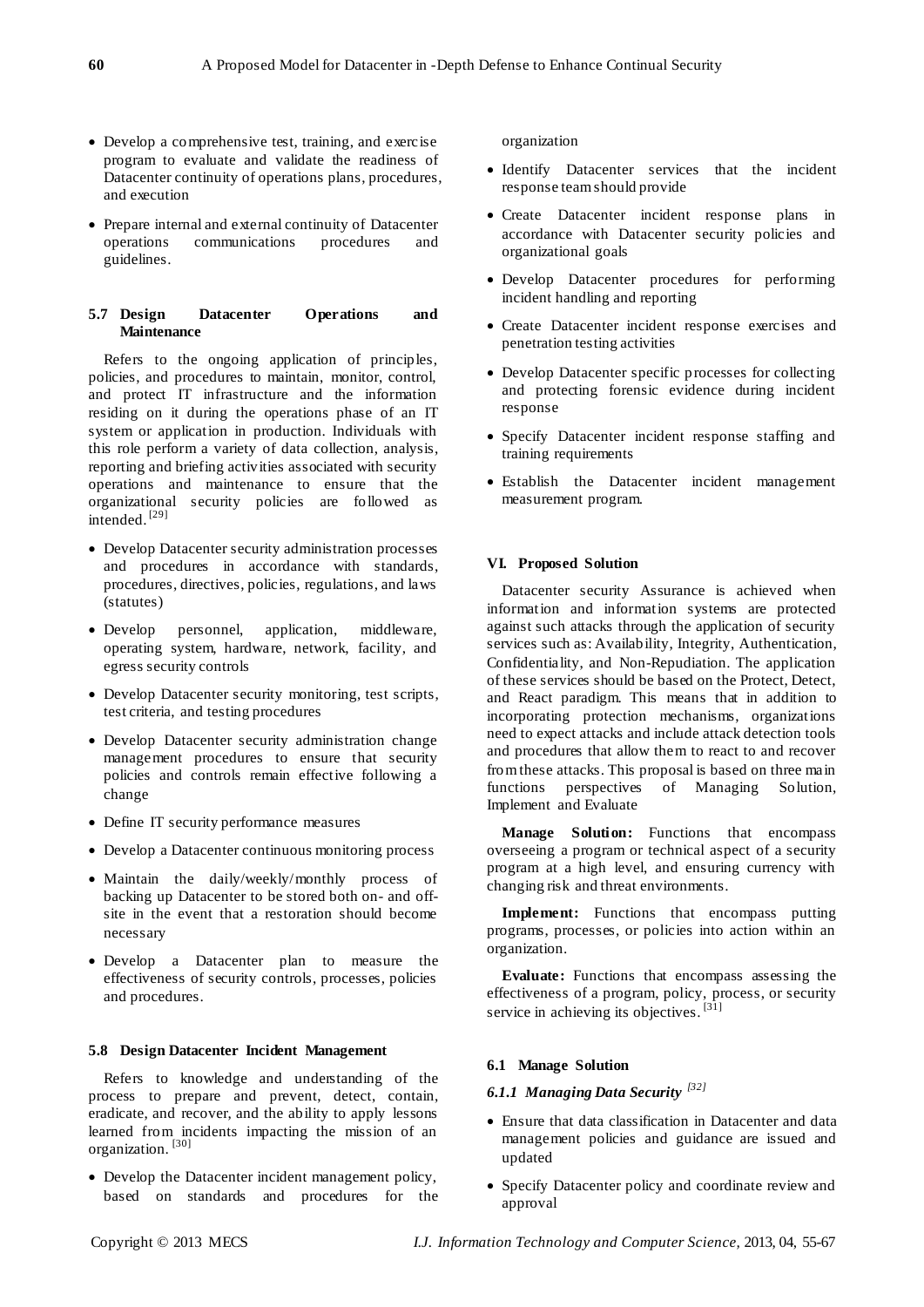- Ensure compliance with data security policies and relevant legal and regulatory requirements for datacenter
- Ensure appropriate Datacenter changes and improvement actions are implemented as required. Maintain confidentiality controls and processes in accordance with standards, procedures, directives, policies, regulations, and laws (statutes).

#### *6.1.2 Managing Personnel Security*

- Coordinate with IT security, physical security, operations security, and other organizational managers to ensure a coherent, coordinated, and holistic approach to security across the organization
- Ensure personnel security compliance with standards, procedures, directives, policies, regulations, and laws (statutes)
- Acquire and manage the necessary resources, including financial resources, to maintain effective personnel security
- Establish objectives for personnel security to ensure alignment with overall security goals for the enterprise
- Ensure compliance through periodic audits of methods and controls
- Ensure personnel security is a component of enterprise continuity of operations
- Direct ongoing operations of the personnel security program
- Ensure that appropriate changes and improvement actions are implemented as required Ensure personnel security compliance with standards, procedures, directives, policies, regulations, and laws (statutes).

### *6.1.3 Managing Datacenter Network and Telecommunications Security [33]*

- Establish a Datacenter network and telecommunications security program in line with enterprise goals and policies
- Manage the necessary resources, including financial resources, to establish and maintain an effective Datacenter network and telecommunications security program
- Direct Datacenter network and telecommunications security personnel
- Define the scope of a Datacenter network and telecommunications security program
- Establish communications between a Datacenter network and telecommunications security team and

related security teams (e.g., technical support, security administration, incident response)

- Establish a Datacenter network and telecommunications performance measurement and monitoring program
- Ensure enterprise compliance with applicable network-based standards, procedures, directives, policies, regulations, and laws (statutes)
- Ensure that network-based audits and management reviews are conducted to implement process improvement
- Ensure that appropriate changes and improvement actions are implemented as required.

# *6.1.4 Managing IT Security Training and Awareness*

- Identify business requirements and establish Datacenter-wide policy for the IT security awareness and training program
- Acquire and manage necessary resources, including financial resources, to support the IT awareness and training program
- Set operational performance measures for training and delivery, and ensure that they are met
- Ensure the organization complies with IT security awareness and training standards and requirements
- Ensure that appropriate changes and improvement actions are implemented as required.
- Ensure that information security personnel are receiving the appropriate level and type of training

#### *6.1.5 Datacenter Security Risk Management*

- Establish a IT security risk management program based on enterprise business goals and Datacenter objectives
- Establish the Datacenter risk assessment process
- Advise senior management on the impact during the decision making process by helping them understand and evaluate the impact of Datacenter security risks on business goals, objectives, plans, programs, and actions
- Acquire and manage the resources, including financial resources, necessary to conduct an effective risk management program
- Make determination on acceptance of Datacenter residual risk
- Ensure that appropriate Datacenter changes and improvement actions are implemented as required.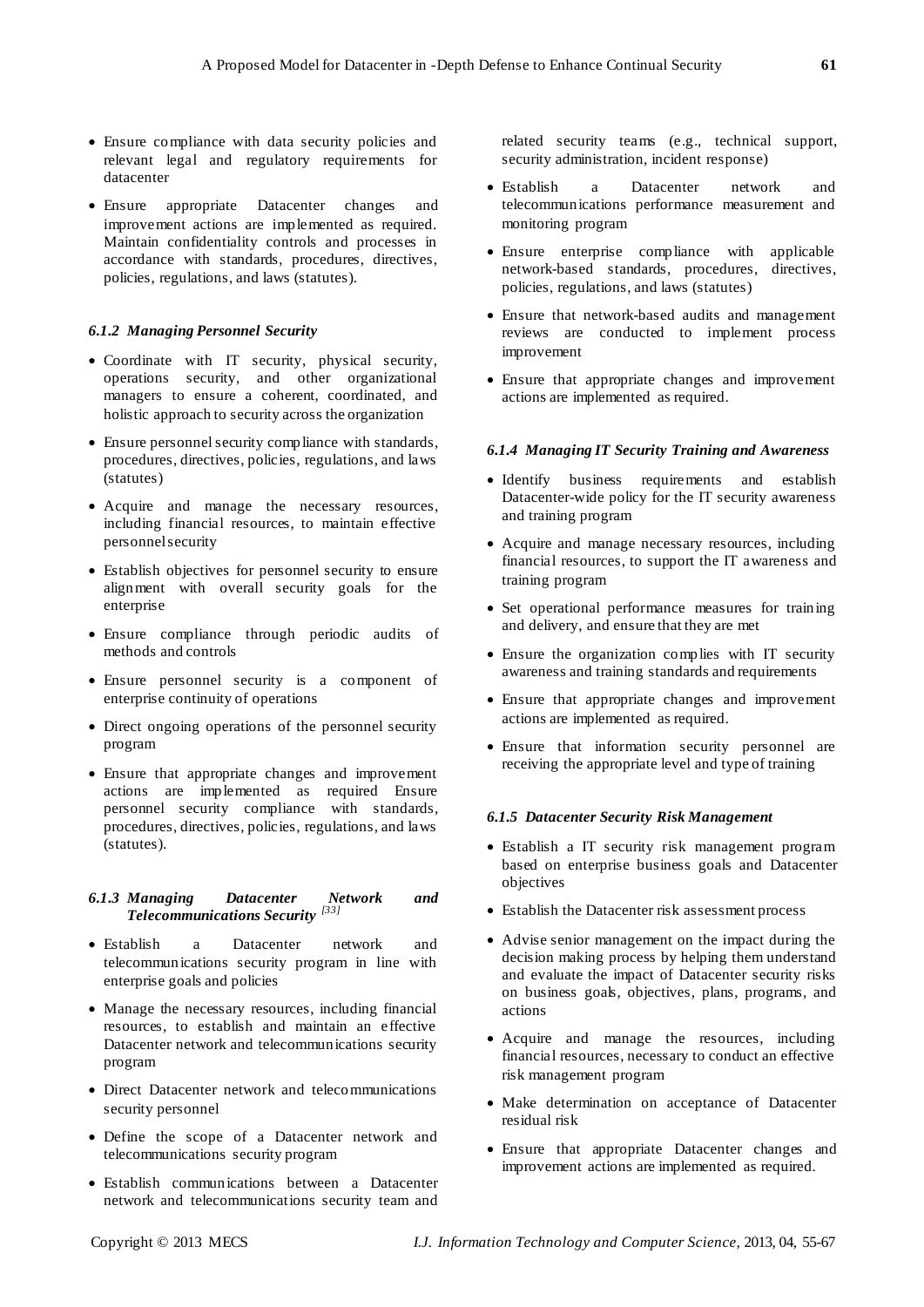# *6.1.6 Managing Datacenter Continuity [34]*

- Coordinate with corporate stakeholders to establish the Datacenter and enterprise continuity of operations program
- Acquire necessary resources, including financial resources, to conduct an effective enterprise continuity of Datacenter operations program
- Define the Datacenter Security continuity of Datacenter operational structure and staffing model
- Define emergency delegations of authority and orders of succession for key positions
- Direct contingency planning, operations, and programs to manage risk
- Define the scope of the Datacenter continuity of operations program to address Datacenter Security continuity, Datacenter recovery, contingency planning, and disaster recovery/related activities
- Identify and prioritize critical business functions
- Ensure that appropriate changes and improvement actions are implemented as required

#### *6.1.7 Managing Datacenter Operations and Maintenance [35]*

- Establish Datacenter security administration program goals and objectives
- Monitor the Datacenter security administration program budget
- Direct security administration personnel
- Address Datacenter security administration program risks
- Define the scope of the Datacenter security administration program
- Establish communications between the security administration team and other security related personnel (e.g., technical support, incident management)
- Integrate security administration team activities with other security-related team activities (e.g., technical support, incident management, security engineering)
- Acquire necessary resources, including financial resources, to execute the security administration program
- Ensure operational compliance with applicable standards, procedures, directives, policies, regulations, and laws (statutes)
- Collaborate with technical support, incident management, and security engineering teams to develop, implement, control, and manage new security administration technologies

# *6.1.8 Datacenter Incident Management [36]*

- Coordinate with stakeholders to establish the incident management program
- Establish relationships between the incident response team and other groups, both internal (e.g., legal department) and external (e.g., law enforcement agencies, vendors, and public relations professionals)
- Acquire and manage resources, including financial resources, for incident management functions
- Ensure coordination between the incident response team and the security administration and technical support teams
- Apply lessons learned from information security incidents to improve incident management processes and procedures
- Ensure that appropriate changes and improvement actions are implemented as required
- Establish an incident management measurement program.

#### **6.2 Implementation and Evaluation**

| 6.2.1 Data Security                                                                      |                                                                                                                                                                                         |  |  |  |  |  |  |  |  |
|------------------------------------------------------------------------------------------|-----------------------------------------------------------------------------------------------------------------------------------------------------------------------------------------|--|--|--|--|--|--|--|--|
| Implementation                                                                           | Evaluation                                                                                                                                                                              |  |  |  |  |  |  |  |  |
| • Perform the data access management process according to established<br>guidelines      | • Assess the effectiveness of enterprise data security policies,<br>processes, and procedures against established standards,<br>guidelines, and requirements, and suggest changes where |  |  |  |  |  |  |  |  |
| • Apply and verify data security access controls, privileges, and<br>associated profiles | appropriate                                                                                                                                                                             |  |  |  |  |  |  |  |  |
| • Implement media control procedures, and continuously monitor for<br>compliance         | • Evaluate the effectiveness of solutions implemented to provide<br>the required protection of data                                                                                     |  |  |  |  |  |  |  |  |
| • Implement and verify data security access controls, and assign                         | • Review alleged violations of data security and privacy breaches                                                                                                                       |  |  |  |  |  |  |  |  |
| privileges                                                                               | • Identify improvement actions required to maintain the appropriate                                                                                                                     |  |  |  |  |  |  |  |  |
| • Address alleged violations of data security and privacy breaches                       | level of data protection.                                                                                                                                                               |  |  |  |  |  |  |  |  |

Table 2: Implementation and Evaluation (6.2.1)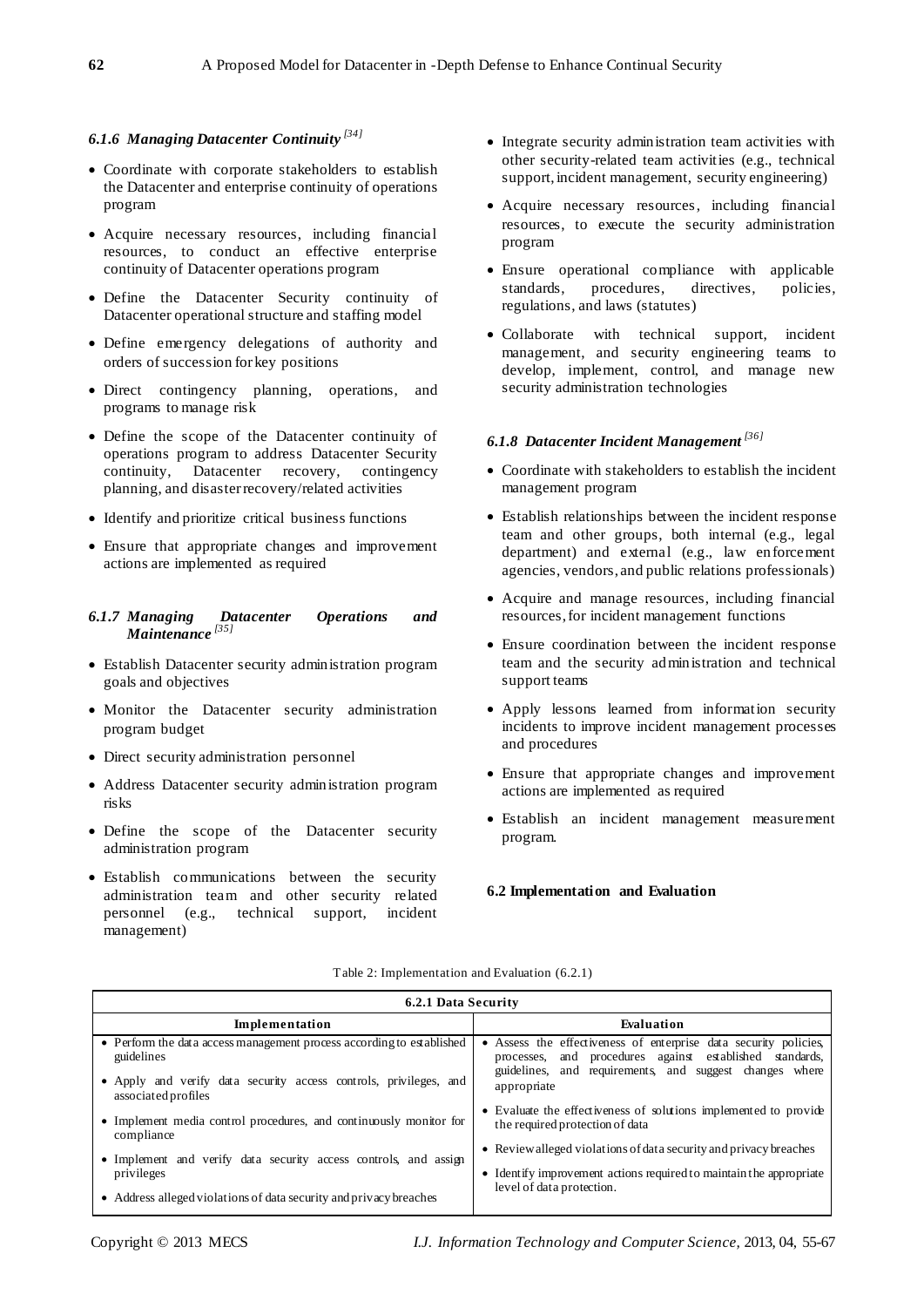| Table 2: Implementation and Evaluation (6.2.2) |  |  |
|------------------------------------------------|--|--|
|------------------------------------------------|--|--|

| <b>6.2.2 Personnel Security</b>                                                                                                                                                                                                                                                                                                                                                                                                                                                                                                                                                                                                                                                                                                                                                                                                                                                                                                                                                                                                  |                                                                                                                                                                                                                                                                                                                                                                                                                                                                                                                                                                                                                                                     |  |  |  |  |  |
|----------------------------------------------------------------------------------------------------------------------------------------------------------------------------------------------------------------------------------------------------------------------------------------------------------------------------------------------------------------------------------------------------------------------------------------------------------------------------------------------------------------------------------------------------------------------------------------------------------------------------------------------------------------------------------------------------------------------------------------------------------------------------------------------------------------------------------------------------------------------------------------------------------------------------------------------------------------------------------------------------------------------------------|-----------------------------------------------------------------------------------------------------------------------------------------------------------------------------------------------------------------------------------------------------------------------------------------------------------------------------------------------------------------------------------------------------------------------------------------------------------------------------------------------------------------------------------------------------------------------------------------------------------------------------------------------------|--|--|--|--|--|
| Implementation                                                                                                                                                                                                                                                                                                                                                                                                                                                                                                                                                                                                                                                                                                                                                                                                                                                                                                                                                                                                                   | Evaluation                                                                                                                                                                                                                                                                                                                                                                                                                                                                                                                                                                                                                                          |  |  |  |  |  |
| • Coordinate within the personnel security office, or with Human Resources, to<br>ensure that position sensitivity is established prior to the interview process,<br>and that appropriate background screening and suitability requirements are<br>identified for each position<br>• Coordinate within the personnel security office, or with Human Resources, to<br>ensure background investigations are processed based on level of trust and<br>position sensitivity<br>• Review, analyze, and adjudicate reports of investigations, personnel files, and<br>other records to determine whether to grant, deny, revoke, suspend, or restrict<br>clearances consistent with organizational requirements, national security,<br>and/or suitability issues<br>• Coordinate with physical security and IT security operations personnel to<br>ensure that employee access to physical facilities, media, and IT<br>systems/networks is modified or terminated upon reassignment, change of<br>duties, resignation, or termination | • Review effectiveness of the personnel security program,<br>and recommend changes that will improve internal<br>practices and/or security organization-wide<br>• Assess the relationships between personnel security<br>procedures and organization-wide security needs, and<br>make recommendations for improvement<br>• Periodically review the personnel security program for<br>compliance with standards, procedures, directives,<br>policies, regulations, and laws (statutes)<br>• Exercise oversight of personnel security program<br>appeals procedures to verify that the rights of<br>individuals are being protected according to law. |  |  |  |  |  |
|                                                                                                                                                                                                                                                                                                                                                                                                                                                                                                                                                                                                                                                                                                                                                                                                                                                                                                                                                                                                                                  |                                                                                                                                                                                                                                                                                                                                                                                                                                                                                                                                                                                                                                                     |  |  |  |  |  |

# Table 2: Implementation and Evaluation (6.2.3)

| 6.2.3 Datacenter Network and Telecommunications Security                                                                         |                                                                                                                                     |  |  |  |  |  |  |
|----------------------------------------------------------------------------------------------------------------------------------|-------------------------------------------------------------------------------------------------------------------------------------|--|--|--|--|--|--|
| Implementation                                                                                                                   | Evaluation                                                                                                                          |  |  |  |  |  |  |
| • Prevent and detect intrusions, and protect against malware                                                                     | • Perform a network security evaluation, calculate risks to<br>the enterprise, and recommend remediation activities                 |  |  |  |  |  |  |
| • Perform audit tracking and reporting                                                                                           |                                                                                                                                     |  |  |  |  |  |  |
| • Apply and manage effective network domain security controls in accordance<br>with enterprise, network, and host-based policies | • Ensure that appropriate solutions to eliminate or<br>otherwise mitigate identified vulnerabilities are<br>implemented effectively |  |  |  |  |  |  |
| • Test strategic network security technologies for effectiveness                                                                 | • Assess fulfillment of functional requirements by                                                                                  |  |  |  |  |  |  |
| • Monitor and assess net work security vulnerabilities and threats using various<br>technical and non-technical data             | arranging independent verification and validation of the<br>network                                                                 |  |  |  |  |  |  |
| • Mitigate network security vulnerabilities in response to problems identified in                                                | • Analyze data and report results                                                                                                   |  |  |  |  |  |  |
| vulnerability reports                                                                                                            | • Ensure that anti-malware systems are operating correctly                                                                          |  |  |  |  |  |  |
| • Provide real-time network intrusion response                                                                                   | • Compile data into measures for analysis and reporting.                                                                            |  |  |  |  |  |  |
| • Defend net work communications from tampering and/or eavesdropping                                                             | • Ensure that messages are confidential and free from<br>tampering and repudiation                                                  |  |  |  |  |  |  |
|                                                                                                                                  |                                                                                                                                     |  |  |  |  |  |  |

# Table 2: Implementation and Evaluation (6.2.4)

| <b>6.2.4 IT Security Training and Awareness</b>                                                                                                                                                                                                    |                                                                                                                                                                                                                         |  |  |  |  |  |  |  |
|----------------------------------------------------------------------------------------------------------------------------------------------------------------------------------------------------------------------------------------------------|-------------------------------------------------------------------------------------------------------------------------------------------------------------------------------------------------------------------------|--|--|--|--|--|--|--|
| Implementation                                                                                                                                                                                                                                     | Evaluation                                                                                                                                                                                                              |  |  |  |  |  |  |  |
| • Perform a needs assessment to determine skill gaps and identify critical needs<br>based on mission requirements<br>• Develop new or identify existing awareness and training materials that are<br>appropriate and timely for intended audiences | • Assess and evaluate the IT security awareness and training<br>program for compliance with corporate policies,<br>regulations, and laws (statutes), and measure program and<br>employee performance against objectives |  |  |  |  |  |  |  |
| • Deliver awareness and training to intended audiences based on identified needs                                                                                                                                                                   | • Review IT security awareness and training program<br>materials and recommend improvements                                                                                                                             |  |  |  |  |  |  |  |
| • Update awareness and training materials when necessary<br>• Communicate management's commitment, and the importance of the $IT$ security<br>awareness and training program, to the workforce.                                                    | • Assess the awareness and training program to ensure that<br>it meets not only the organization's stakeholder needs, but<br>that it is effective and covers current IT security issues and<br>legal requirements       |  |  |  |  |  |  |  |
|                                                                                                                                                                                                                                                    | • Collect, analyze, and report performance measures.                                                                                                                                                                    |  |  |  |  |  |  |  |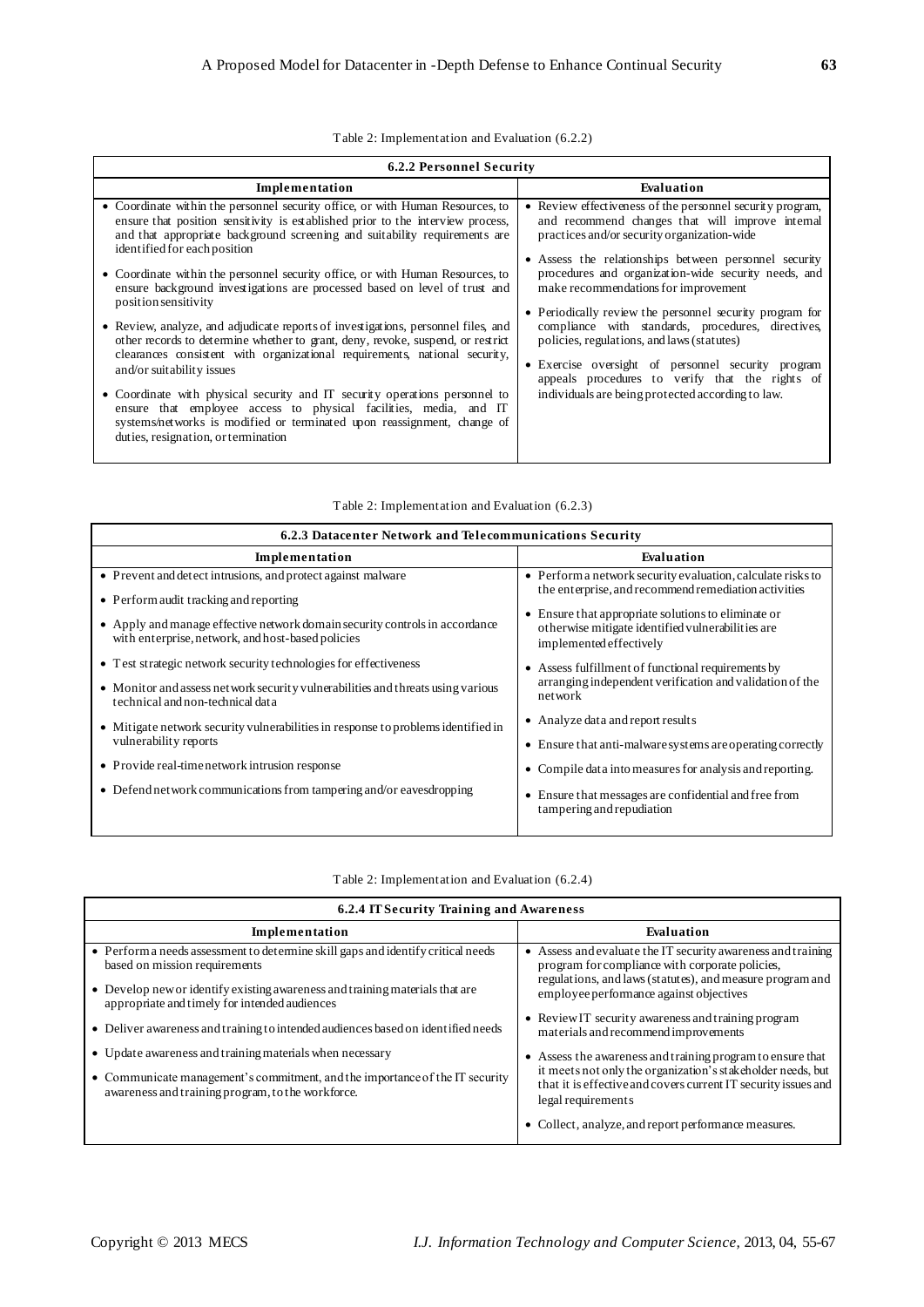| 6.2.5 Datacenter Security Risk Management                                                                                                                                                                                                                                                                                                                                                                                                                                                                                                          |                                                                                                                                                                                                                                                                                                                                                                                                                                                                                                                                                                                                                                                                                                      |  |  |  |  |  |  |  |  |
|----------------------------------------------------------------------------------------------------------------------------------------------------------------------------------------------------------------------------------------------------------------------------------------------------------------------------------------------------------------------------------------------------------------------------------------------------------------------------------------------------------------------------------------------------|------------------------------------------------------------------------------------------------------------------------------------------------------------------------------------------------------------------------------------------------------------------------------------------------------------------------------------------------------------------------------------------------------------------------------------------------------------------------------------------------------------------------------------------------------------------------------------------------------------------------------------------------------------------------------------------------------|--|--|--|--|--|--|--|--|
| Implementation                                                                                                                                                                                                                                                                                                                                                                                                                                                                                                                                     | Evaluation                                                                                                                                                                                                                                                                                                                                                                                                                                                                                                                                                                                                                                                                                           |  |  |  |  |  |  |  |  |
| • Apply controls in support of the risk management program<br>• Provide input to policies, plans, procedures, and technologies to<br>balance the level of risk associated with benefits provided by<br>mitigating controls<br>• Implement threat and vulnerability assessments to identify<br>security risks, and regularly update applicable security controls<br>• Identify risk/functionality tradeoffs, and work with stakeholders<br>to ensure that risk management implementation is consistent<br>with desired organizational risk posture. | • Assess effectiveness of the risk management program, and implement<br>changes where required<br>• Review the performance of, and provide recommendations for, risk<br>management (e.g., security controls, policies/procedures that make up<br>risk management program) tools and techniques<br>• Assess residual risk in the information infrastructure used by the<br>organization<br>• Assess the results of threat and vulnerability assessments to identify<br>security risks, and regularly update applicable security controls<br>• Identify changes to risk management policies and processes that will<br>enable them to remain current with the emerging risk and threat<br>environment. |  |  |  |  |  |  |  |  |

#### Table 2: Implementation and Evaluation (6.2.5)

# Table 2: Implementation and Evaluation (6.2.6)

| <b>6.2.6 Datacenter Continuity</b>                                                                                                                                       |                                                                                                                                            |  |  |  |  |  |  |  |
|--------------------------------------------------------------------------------------------------------------------------------------------------------------------------|--------------------------------------------------------------------------------------------------------------------------------------------|--|--|--|--|--|--|--|
| Implementation                                                                                                                                                           | Evaluation                                                                                                                                 |  |  |  |  |  |  |  |
| • Execute enterprise continuity of operations and related<br>contingency plans and procedures                                                                            | • Reviewtest, training, and exercise results to determine areas for<br>process improvement, and recommend changes as appropriate           |  |  |  |  |  |  |  |
| • Control access to information assets during an incident in<br>accordance with organizational policy.<br>• Establish an enterprise continuity of operations performance | • Assess the effectiveness of the enterprise continuity program,<br>processes, and procedures, and make recommendations for<br>improvement |  |  |  |  |  |  |  |
| measurement program<br>• Apply lessons learned from test, training and exercise, and crisis                                                                              | • Continuously validate the organization against additional mandates, as<br>developed, to ensure full compliance                           |  |  |  |  |  |  |  |
| events.                                                                                                                                                                  | • Collect and report performance measures and identify improvement<br>actions                                                              |  |  |  |  |  |  |  |
|                                                                                                                                                                          | • Execute crisis management tests, training, and exercises.                                                                                |  |  |  |  |  |  |  |

| 6.2.7 Datacenter Operations and Maintenance                                                                                                                                                                                                                                                                                                                                                                                                                                                                                                                                                                                                                                                                                                                                                                                                                                                                                                                                                                                                                                                                     |                                                                                                                                                                                                                                                                                                                                                                                                                                                                                                                                                                                                                                                                                                                                                                                                                                                                                                                             |  |  |  |  |  |  |  |
|-----------------------------------------------------------------------------------------------------------------------------------------------------------------------------------------------------------------------------------------------------------------------------------------------------------------------------------------------------------------------------------------------------------------------------------------------------------------------------------------------------------------------------------------------------------------------------------------------------------------------------------------------------------------------------------------------------------------------------------------------------------------------------------------------------------------------------------------------------------------------------------------------------------------------------------------------------------------------------------------------------------------------------------------------------------------------------------------------------------------|-----------------------------------------------------------------------------------------------------------------------------------------------------------------------------------------------------------------------------------------------------------------------------------------------------------------------------------------------------------------------------------------------------------------------------------------------------------------------------------------------------------------------------------------------------------------------------------------------------------------------------------------------------------------------------------------------------------------------------------------------------------------------------------------------------------------------------------------------------------------------------------------------------------------------------|--|--|--|--|--|--|--|
| Implementation                                                                                                                                                                                                                                                                                                                                                                                                                                                                                                                                                                                                                                                                                                                                                                                                                                                                                                                                                                                                                                                                                                  | Evaluation                                                                                                                                                                                                                                                                                                                                                                                                                                                                                                                                                                                                                                                                                                                                                                                                                                                                                                                  |  |  |  |  |  |  |  |
| • Perform security administration processes and procedures in<br>accordance with standards, procedures, directives, policies,<br>regulations, and laws (statutes)<br>• Establish a secure computing environment by applying,<br>monitoring, controlling, and managing unauthorized changes in<br>system configuration, software, and hardware<br>• Ensure that information systems are assessed regularly for<br>vulnerabilities, and that appropriate solutions to eliminate or<br>otherwise mitigate identified vulnerabilities are implemented<br>• Perform security performance testing and reporting, and<br>recommend security solutions in accordance with standards,<br>procedures, directives, policies, regulations, and laws (statutes)<br>• Perform security administration changes and validation testing<br>• Identify, control, and track all IT configuration items through the<br>continuous monitoring process<br>• Establish and maintain controls and surveillance routines to<br>monitor and control conformance to all applicable information<br>security laws (statutes) and regulations | • Review strategic security technologies<br>• Review performance and correctness of applied security controls in<br>accordance with standards, procedures, directives, policies, regulations,<br>and laws (statutes), and apply corrections as required<br>• Assess the performance of security administration measurement<br>technologies<br>• Assess system and network vulnerabilities<br>• Assess compliance with standards, procedures, directives, policies,<br>regulations, and laws (statutes)<br>• Identify improvement actions based on reviews, assessments, and other<br>data sources<br>• Collect IT security performance measures to ensure optimal system<br>performance.<br>• Monitor vendor agreements and Service Level Agreements (SLA) to<br>ensure that contract and performance measures are achieved<br>• Ensure that IT systems operations and maintenance enables day-to-day<br>business functions |  |  |  |  |  |  |  |
|                                                                                                                                                                                                                                                                                                                                                                                                                                                                                                                                                                                                                                                                                                                                                                                                                                                                                                                                                                                                                                                                                                                 |                                                                                                                                                                                                                                                                                                                                                                                                                                                                                                                                                                                                                                                                                                                                                                                                                                                                                                                             |  |  |  |  |  |  |  |

# Table 2: Implementation and Evaluation (6.2.7)

┑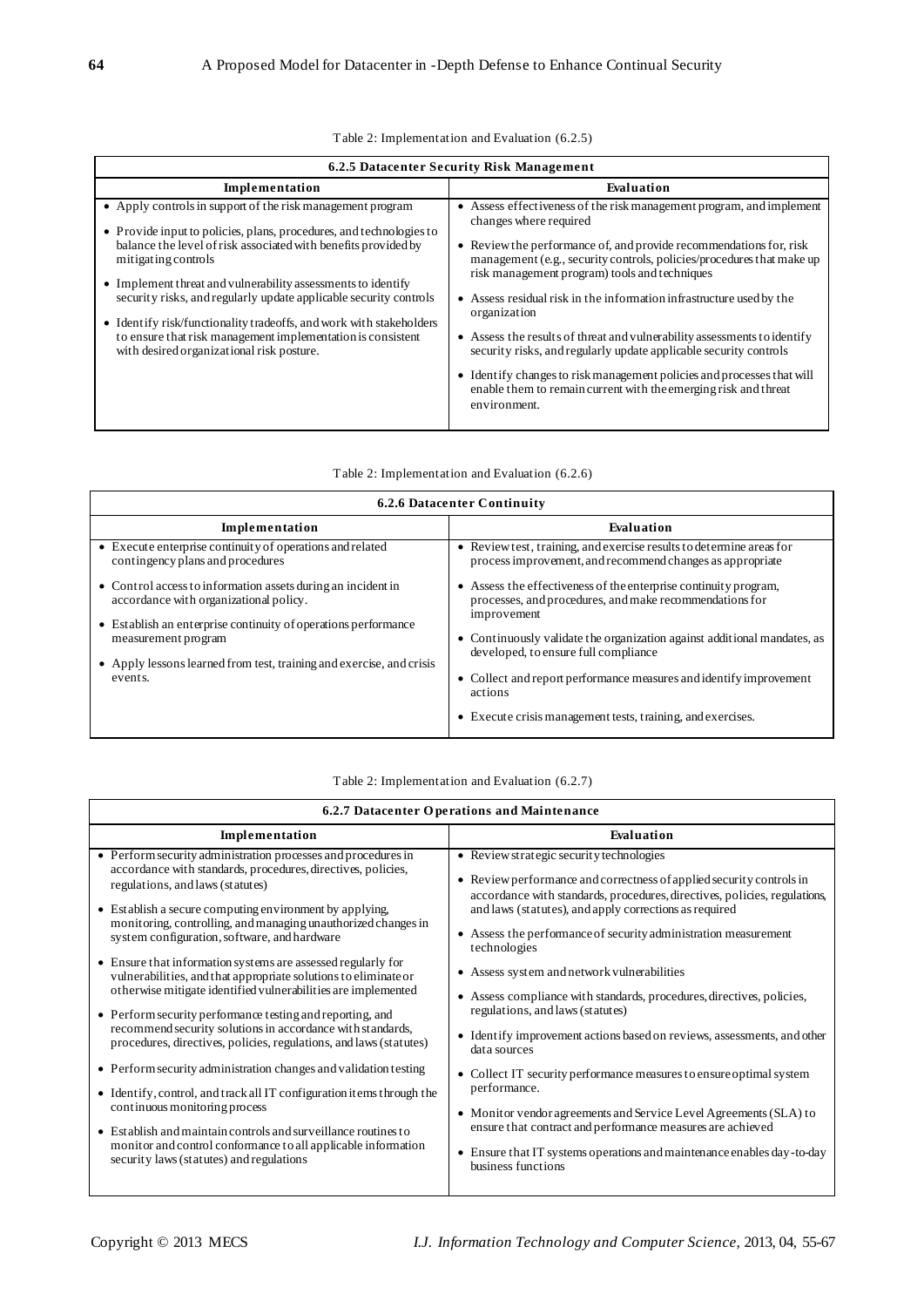Table 2: Implementation and Evaluation (6.2.8)

| 6.2.8 Datacenter Incident Management                                                                                                      |                                                                                                                                                                                |  |  |  |  |  |  |
|-------------------------------------------------------------------------------------------------------------------------------------------|--------------------------------------------------------------------------------------------------------------------------------------------------------------------------------|--|--|--|--|--|--|
| Implementation                                                                                                                            | Evaluation                                                                                                                                                                     |  |  |  |  |  |  |
| • Apply response actions in reaction to security incidents, in accordance<br>with established policies, plans, and procedures             | • Assess the efficiency and effectiveness of incident response<br>program activities, and make improvement recommendations                                                     |  |  |  |  |  |  |
| • Respond to and report incidents<br>• Assist in collecting, processing, and preserving evidence according to                             | • Examine the effectiveness of penetration testing and incident<br>response tests, training, and exercises                                                                     |  |  |  |  |  |  |
| standards, procedures, directives, policies, regulations, and laws (statutes)<br>• Monitor network and information systems for intrusions | • Assess the effectiveness of communications between the<br>incident response team and related internal and external<br>organizations, and implement changes where appropriate |  |  |  |  |  |  |
| • Execute incident response plans<br>• Execute penetration testing activities and incidence response exercises                            | • Identify incident management improvement actions based on<br>assessments of the effectiveness of incident management<br>procedures.                                          |  |  |  |  |  |  |
| • Ensure lessons learned from incidents are collected in a timely manner,<br>and are incorporated into plan reviews                       | • Collect, analyze, and report incident management measures                                                                                                                    |  |  |  |  |  |  |
| • Coordinate, integrate, and lead team responses with internal and external<br>groups according to applicable policies and procedures.    |                                                                                                                                                                                |  |  |  |  |  |  |

#### **IT Security Role and Functional Matrix**

The IT Security Role, Competency, and Functional Matrix provide a visual representation of the linkage between roles, competency areas, and functions. In this section, IT security roles are broadly grouped into Executive, Functional, and Corollary categories.

| Table 3: The Functional Matrix of IT Security Role |
|----------------------------------------------------|
|----------------------------------------------------|

| <b>IT Security Functional</b>     |                                                                    | <b>IT Security Roles</b> |                           |                  |             |   |                    |                                |   |                           |                          |   |                          |   |                      |                                |             |                      |              |
|-----------------------------------|--------------------------------------------------------------------|--------------------------|---------------------------|------------------|-------------|---|--------------------|--------------------------------|---|---------------------------|--------------------------|---|--------------------------|---|----------------------|--------------------------------|-------------|----------------------|--------------|
|                                   |                                                                    | Executive                |                           |                  |             |   |                    | <b>Functional</b>              |   |                           |                          |   |                          |   | Corollary            |                                |             |                      |              |
|                                   |                                                                    |                          |                           | Security Officer |             |   | Compliance Officer |                                |   | IT Systems Operations and | Maintenance Professional |   | IT Security Professional |   | IT Security Engineer |                                |             |                      |              |
|                                   | M<br><b>Manage</b>                                                 |                          |                           |                  |             |   |                    |                                |   |                           |                          |   |                          |   |                      |                                |             |                      |              |
|                                   | Design<br>D                                                        |                          |                           |                  |             |   |                    |                                |   |                           |                          |   |                          |   |                      |                                |             |                      |              |
|                                   | Implementation<br>$\mathbf I$                                      |                          |                           |                  |             |   |                    |                                |   |                           |                          |   |                          |   |                      |                                |             | Privacy Professional |              |
| Evaluate<br>E                     |                                                                    |                          | Chief Information Officer |                  | Information |   | Security<br>$\Box$ | Digital Forensics Professional |   |                           |                          |   |                          |   |                      | Physical Security Professional |             |                      |              |
|                                   | <b>Managing Data Security</b>                                      | M                        |                           | M                | D           |   |                    |                                |   |                           |                          | M | D                        |   | D                    |                                |             |                      | $\mathbf D$  |
|                                   |                                                                    |                          |                           |                  | E           |   | E                  |                                |   | I                         | E                        |   | E                        |   | E                    |                                |             |                      | E            |
|                                   | <b>Personnel Security</b>                                          | M                        |                           | M                |             |   |                    |                                |   |                           |                          | D |                          |   |                      |                                |             |                      | D            |
| Areas                             |                                                                    |                          |                           |                  |             |   | E                  |                                | D |                           |                          | E |                          |   | D                    | E                              | $\mathbf I$ |                      |              |
|                                   | <b>DatacenterNetwork and</b><br><b>Telecommunications Security</b> |                          |                           |                  |             |   | E                  | I                              |   | M<br>$\mathbf{I}$         | D<br>E                   |   |                          | I |                      |                                |             |                      |              |
|                                   |                                                                    | M                        |                           | M                |             |   |                    |                                |   |                           |                          |   | D                        |   |                      |                                |             |                      | D            |
| Competency                        | <b>IT Security Training and Awareness</b>                          |                          |                           |                  | E           |   | E                  |                                |   |                           |                          | I | E                        |   |                      |                                |             |                      | E            |
|                                   |                                                                    | M                        |                           | M                | D           |   |                    |                                |   |                           |                          |   | D                        |   |                      |                                |             | M                    | $\mathbf{D}$ |
|                                   | Datacenter Security Risk Management                                |                          | E                         |                  | E           | I | E                  | I                              |   | $\mathbf{I}$              |                          | I | $\bf{E}$                 | I |                      |                                |             | $\mathbf I$          | ${\bf E}$    |
| Security<br>Datacenter Continuity | M                                                                  |                          | M                         |                  |             |   |                    |                                |   | D                         |                          |   |                          |   |                      | D                              |             |                      |              |
|                                   |                                                                    |                          |                           |                  | E           |   | E                  |                                |   | $\mathbf I$               |                          |   | E                        |   |                      | $\mathbf I$                    |             |                      |              |
| E                                 | <b>Datacenter Operations and Maintenance</b>                       |                          |                           |                  |             |   |                    |                                | D | M                         | D                        |   |                          |   | D                    |                                |             |                      |              |
|                                   |                                                                    | M                        |                           | M                | D           |   | E                  | I                              | E | I                         | E<br>D                   |   | D                        | I |                      |                                |             | M                    | $\mathbf{D}$ |
|                                   | <b>Datacenter Incident Management</b>                              |                          |                           |                  | E           |   | E                  | I                              |   | I                         | E                        |   | E                        |   |                      | $\mathbf I$                    |             | $\mathbf I$          | $\bf{E}$     |

#### **VII. Conclusion**

As we present in this paper the Defense in Depth is the most efficient and practical way to build an

Information Security Plan, but it is not all there is to information security. Defense in Depth is the framework and/or foundation for your Information Security needs. We all know perfect security is a myth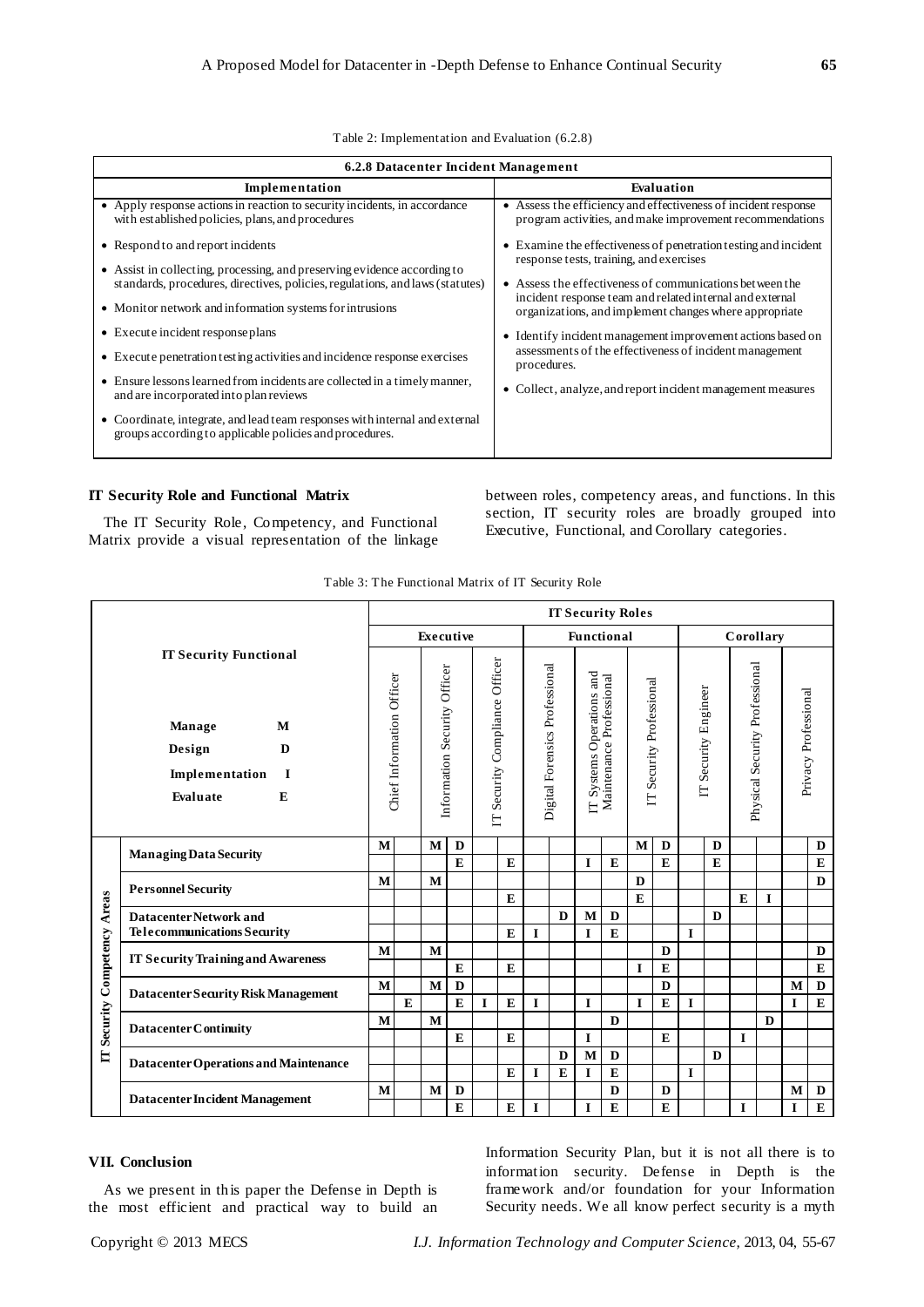and cannot be achieved, but with Defense in Depth strategies there is much that can be done to minimize risk. Stay the course; we're all in this together. As described by this paper, many security technologies only needs to be one step stronger than the thief is willing to pursue. Having a defense-in-depth strategy will provide many layers of security and will ensure that your defenses are strong enough to protect your datacenter. The Defense in depth is process not a product. It's a proactive approach to thinking about security from the inside out. Certain architectural approaches such as centralized security overlays lend themselves well to solve today interior security problems. Security continues to be an ongoing process and constant vigilance and user awareness play equally important roles in building the best security posture for Datacenter.

#### **Acknowledgments**

I would like to express our gratitude to Prof. DR/ Nashaat El- Khameesy & Prof. DR / Sayed Abdel-Wahab - Computers & Information systems Dept- Sadat Academy, The authors thankfully acknowledge the support provided by Trans IT Datacenter Operation Team

#### **References**

- [1] Smith, C. L. /Understanding concepts in the defense in depth strategy, Paper presented at the IEEE 37th Annual International Carnahan Conference on Security Technology-14-16 October 2003
- [2] Bass, T., & Robichaux, R. / Defense-in-depth revisited: qualitative risk analysis methodology for complex network-centric operations. Paper presented at the IEEE Military Communications Conference (2001)
- [3] Bakolas, E., Saleh, J. H. "Augmenting defense-indepth with the concepts of observability and diagnosability from Control Theory and Discrete Event Systems." Reliability Engineering and System Safety,, pp. 184–193, Vol. 96, Issue 1, 2011
- [4] Souppaya, Murugiah, Kent, Karen, NIST SP 800- 92, Guide to Computer Security Log Management, 2006,

http://csrc.nist.gov/publications/PubsSPs.html.

- [5] Peterson, Dale, Intrusion Detection and Cyber Security Monitoring of SCADA and DCS Networks, ISA, 2004, http://whitepapers.techrepublic.com.com/whitepap er.aspx?&docid=126355&promo=100511.
- [6] CCSP Secure Intrusion Detection and SAFE Implementation, United States, Library of

Congress ISBN: 0-7821-4422-5 © 2004 SYBEX Inc

- [7] Suarez, G. / Challenges affecting a defense-indepth security architected network by allowing operations of wireless access points (WAPs). Paper presented at the Symposium on Application and the Internet Workshops, Orlando, Florida , 27-31 January 2003
- [8] Workman, M / Gaining Access with Social Engineering: An Empirical Study of the Threat, Information Systems Security, 16(6), pp. 315- 331,(2007)
- [9] Nashaat el-Khameesy,Hossam Abdel Rahman/ A Proposed Model for Enhancing Data Storage Security in Cloud Computing Systems, Journal of Emerging Trends in Computing and Information Sciences,VOL. 3, NO. 6, June 2012
- [10] Debar, H. and Viinikka, J/ Security Information Management as an Outsourced Service, Computer Security, 14(5), pp. 416-434 (2006)
- [11] Scarfone, Karen, and Mell, Peter, NIST SP 800-94, Guide to Intrusion Detection and Prevention Systems (IDPS), 2007, http://csrc.nist.gov/publications/PubsSPs.html.
- [12] Byoungkoo Kim, Seungyong Yoon, and Jintae Oh, "Multihash based Pattern Matching Mechanism for High-Performance Intrusion Detection". High-Performance Intrusion International Journal of Computers Issue 1, Volume 3, 2009.
- [13] CCSP Secure Intrusion Detection and SAFE Implementation, United States, Library of Congress ISBN: 0-7821-4422-5 © 2004 SYBEX Inc
- [14] Saira Beg, Umair Naru, Mahmood Ashraf , Sajjad Mohsin/ Feasibility of Intrusion Detection System with High Performance Computing: A Survey,International Journal for Advances in Computer Science, Volume 1, Issue 1-December 2010
- [15] ISO/IEC, "Information technology security techniques – information security management systems – requirements," ISO/IEC 27001:2005(E), October 15, 2005.
- [16] ISO/IEC, "Information technology security techniques – code of practice for information security management," ISO/IEC 27002:2005(E), June 15, 2005
- [17] ISO/IEC, "Information technology security techniques – ISM guidelines for e-government services," ISO/IEC NP 27012, November 8, 2008
- [18] Chien-Cheng Huang,Kwo-Jean Farn,Frank Yeong-Sung Lin/ A Study on Information Security Management with Personal Data Protection, 2011